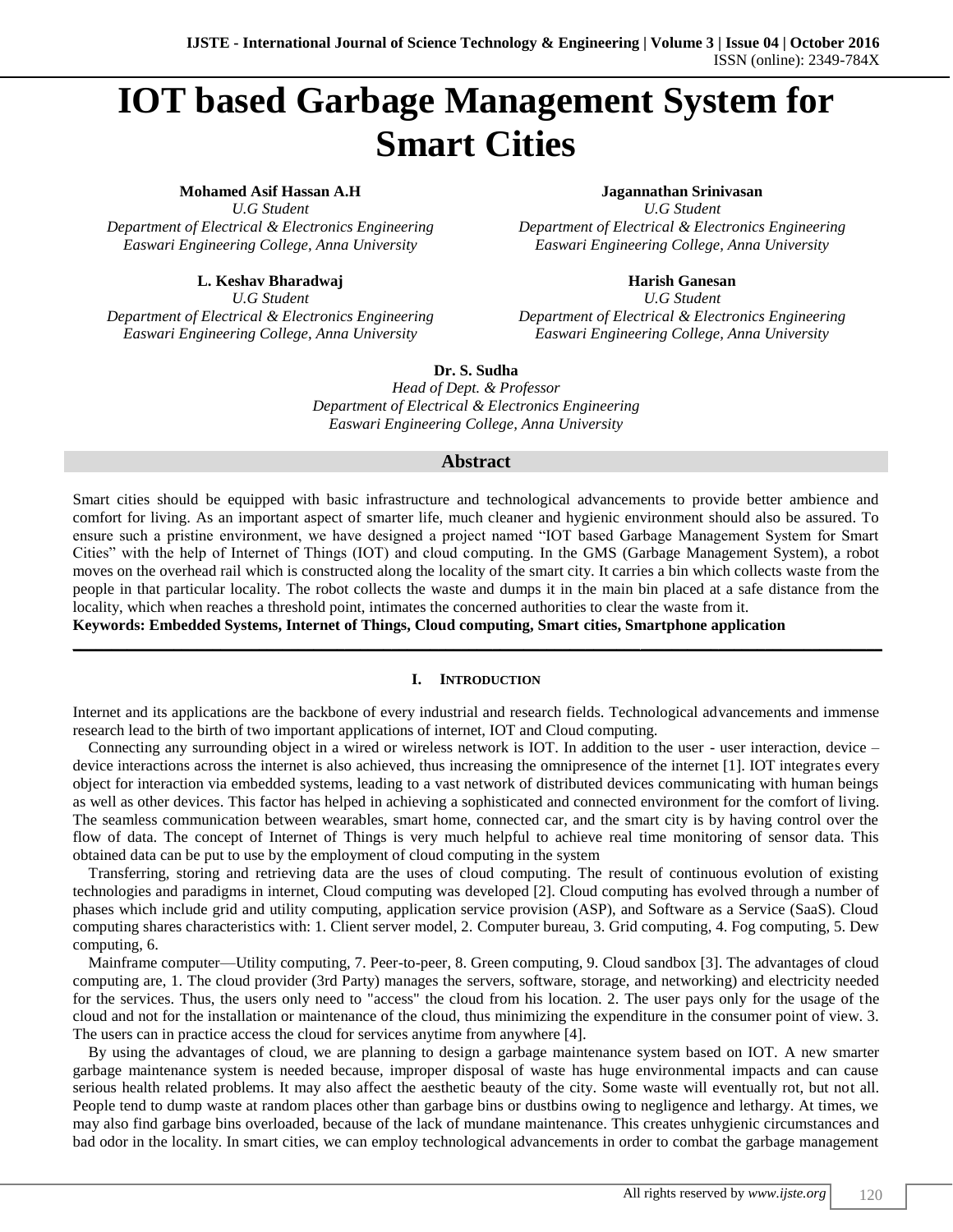problem. Thus, by combining the features of IOT and cloud computing, we have designed a system for the management of garbage wastes in smart cities.

## **II. LITERATURE REVIEW**

Parkash, Prabu V [2]. The paper discusses the usage of IR sensors and RF module in the smart bin setup in addition to microcontrollers to propose an affordable and efficient system for collection of garbage.

Narayan Sharma, Nirman Singha, Tanmoy Dutta [3]. The objective of the study is to find the real time analytics that can be employed for the smart bin system is found, by empirical observations

Gaikwad Prajakta, Jadhav Kalyani, Machale Snehal [5]. The study proposed the idea of using robot mechanism to reduce manual handling for the collection of waste.

S. S. Navghane, M. S. Killedar, Dr. V. M. Rohokale [7]. They proposed the idea of using the smart technologies for the management of waste. The paper also introduced the idea of using Wi-Fi in smart bins.

#### **III. METHODOLOGY**

The entire project is divided into three separate modules:

- The User entity
- The Robot module
- The Main bin module

## *The User Entity*

## *Mobile Application:*

A smartphone application was created exclusively for the system by using Intel XDK, a cross-platform IDE. Language used for programming was node.js. The user requests for service from the application. The application retrieves the GPS location from the mobile and sends it to the Intel Edison development Board for Arduino in the robot module through the cloud server. *Cloud Server:*

IBM Blue mix (developed by IBM) was the Cloud server used in the project. It was programmed by Java. It connects the mobile application with the intel Edison board. In addition to the transfer of requests, the cloud also gets the data from all the working modules of the project, so that it is possible to locate a fault in case it occurs.

# *The Robot Module:*

A robot is used for the collection of garbage process [5]. It is a pick and place model. The robot consists of several servomotors which moves the bin up and down. In addition to the servomotors, several linear actuators are also used for the vertical movement. The robot moves along the cable by the rotation of dc motors coupled on its wheels. The other modules present in the robot are:

*Intel Edison Development Board for Arduino:*

The Intel Edison development Board for Arduino Fig.1 is present in the robot which carries the bin on the overhead line. The Board is connected to the cloud server. The request from the mobile application is obtained by the board via cloud server. The board controls the movement of the robot. It directs the robot to reach the desired direction.



Fig. 1: Intel Edison Development Board for Arduino

#### *Arduino IDE*

The open source software, Arduino (Integrated development environment) was used to code and upload it to the Intel Edison development board for Arduino. The programming language used was Java. The Arduino Software (IDE) can be used on various boards available in the market and it was also compatible for the Intel Edison development board for Arduino. *GPS Module*

GPS (global positioning system) module is generally used to track the position of the person or vehicle inside earth. In our system we have made use of the GPS by interfacing with the board. The GPS tracks its own location and sends it to the board.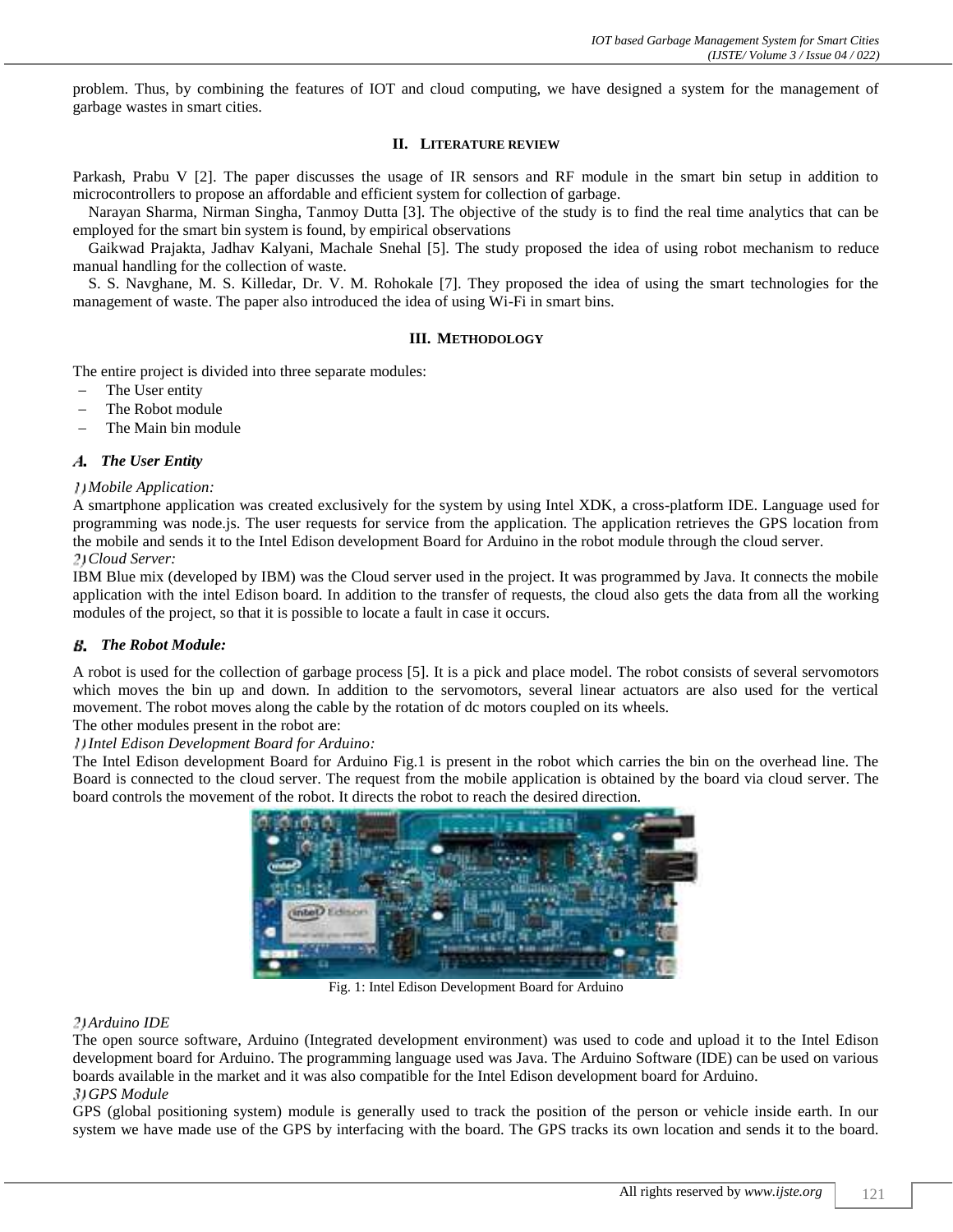The boards find the differential distance between its own position and the data from the user. And directs the motion of the robot to reach the users location. The antenna for better reception is chosen based on the complexity of the locality.



Fig. 2: EM406 GPS with EM406 Breakout

# *The Main Bin Modules*

The important components of the main bin are:

# *IR Sensor*

An Infrared (IR) sensor consists of an emitter, detector and a dedicated circuitry. The Emitter is an IR LED and the detector is a IR photodiode. The IR sensor is used to determine the garbage level in the main bin. The sensor is placed at a point above which, if the garbage is dumped then overflowing occurs. The IR sensor triangulation principle is used to find whether the garbage level has reached the threshold or not.



Fig. 3: IR sensor triangulation principle

# *RF Module:*

The RF Module consists of a transmitter and receiver module Fig.3. The signal from the IR sensor is transmitted by the RF transmitter, which is then received by the RF receiver module placed away from the source of transmission. This received signals are given to the Intel Edison development Board for Arduino.



Fig. 4: RF transmitter and Receiver module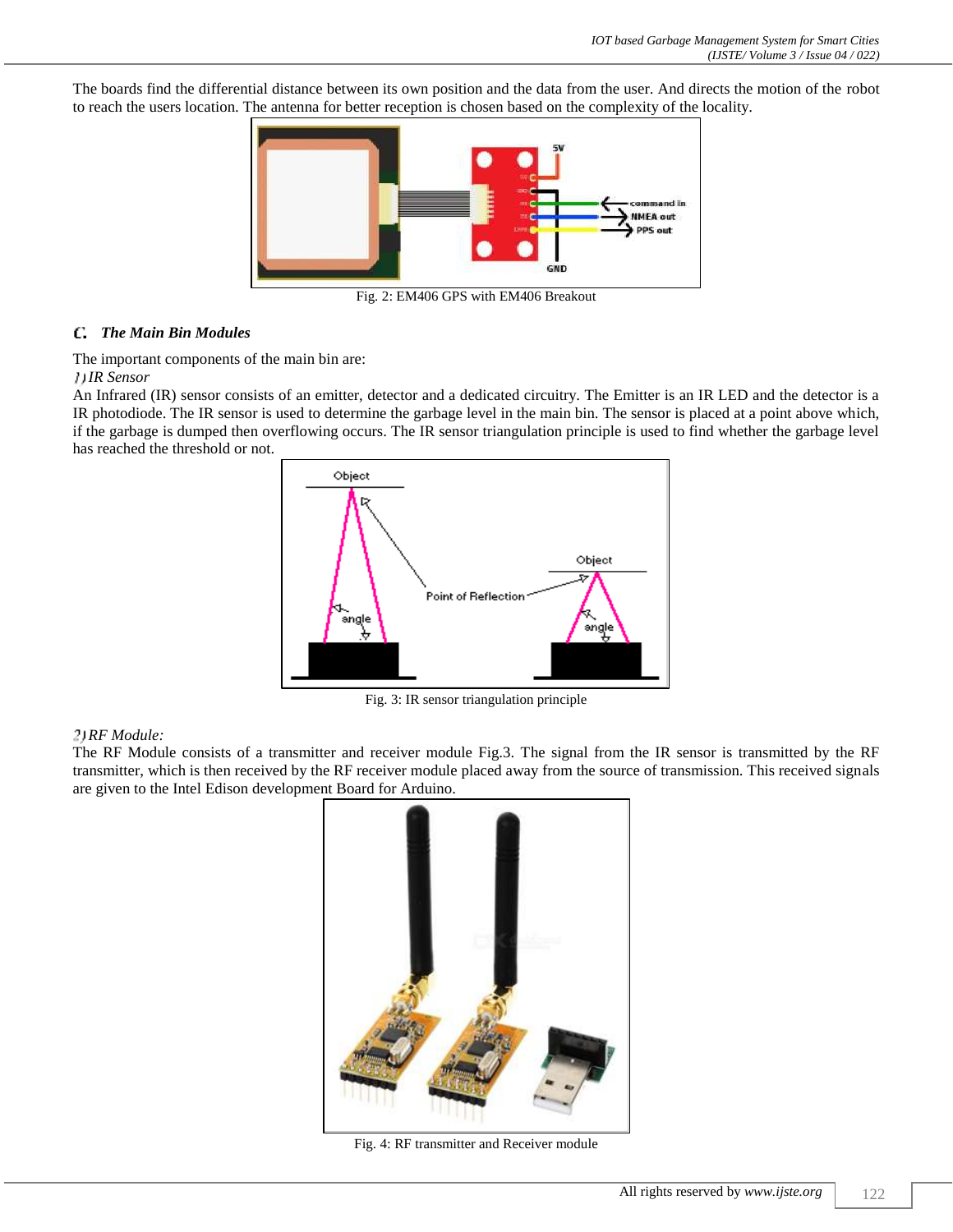# *Intel Edison Development Board for Arduino*

In addition to the Intel Edison development Board for Arduino used in the robot, another board is set up on the main bin in order to retrieve the data from the RF receiver. It is connected to the cloud server and sends message to the authorities intimating them to clear the garbage from the main bin.



# **IV. WORKING PRINCIPLE**



The above block diagrams Fig. 4 and Fig. 5 differentiates the whole system into two different modules. The User-Robot module and Main bin module. Here, a common cloud server is established between the modules. The User-Robot module consists of the mobile application, cloud server, and the robot. When the user (person in the locality) wishes to dump the garbage, he requests for the bin from the "Request" button his mobile application Fig.6. The robot gets the GPS location of the user. The GPS module present In the robot itself, determines its own location. It finds the relative distance or the measure of closest distance it should move, so that the user could dump the garbage. On arrival to the closest location to the user, the robot intimates by sending a message to the user's mobile application. The robot is in the form of a "pick and place" robot. It has a mechanical arm which holds the bin. On reaching the location, it lowers the bin so that the user could dump the garbage. After dumping, the user clicks the "deposit" button and then "done" button. The robot ascends the bin and moves to the main bin location.



Fig. 6: Main bin module

The robot dumps the acquired garbage in the main bin, which is located at a safe distance from the locality. The main bin is larger than the bin carried by the robot. Thus, it can accumulate large amount of waste. By properly integrating analytics provided by cloud server and electronics we can transmit the data obtained from main bin to the concerned authorities [3]. An IR sensor is placed at the top portion of the bin, above which overflowing of garbage will occur [2]. The sensor is connected to the 8051 micro controller. The IR sensor triangulation is implied on this project, and the initial angle is noted by the 8051 micro controller. It transmits the signal to the intel Edison board for Arduino, present in the main bin through the RF module.